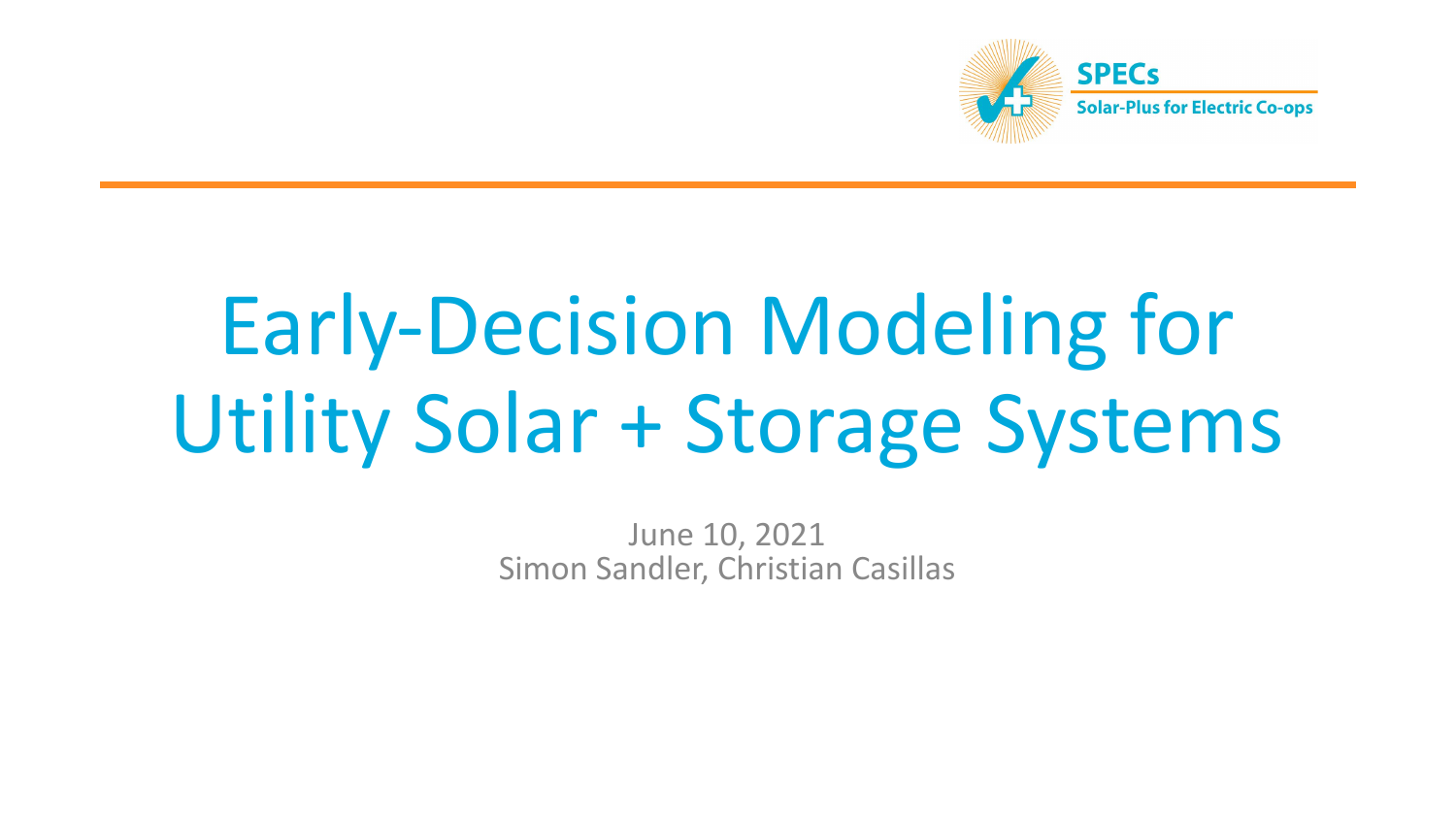## Presentation Objectives



- Review purpose and structure of SPECs Model
- Briefly describe Gap Analysis and Sensitivity Analysis features
- Walk through screen-share of Excel Model
- Launch discussion of the model's strengths and limitations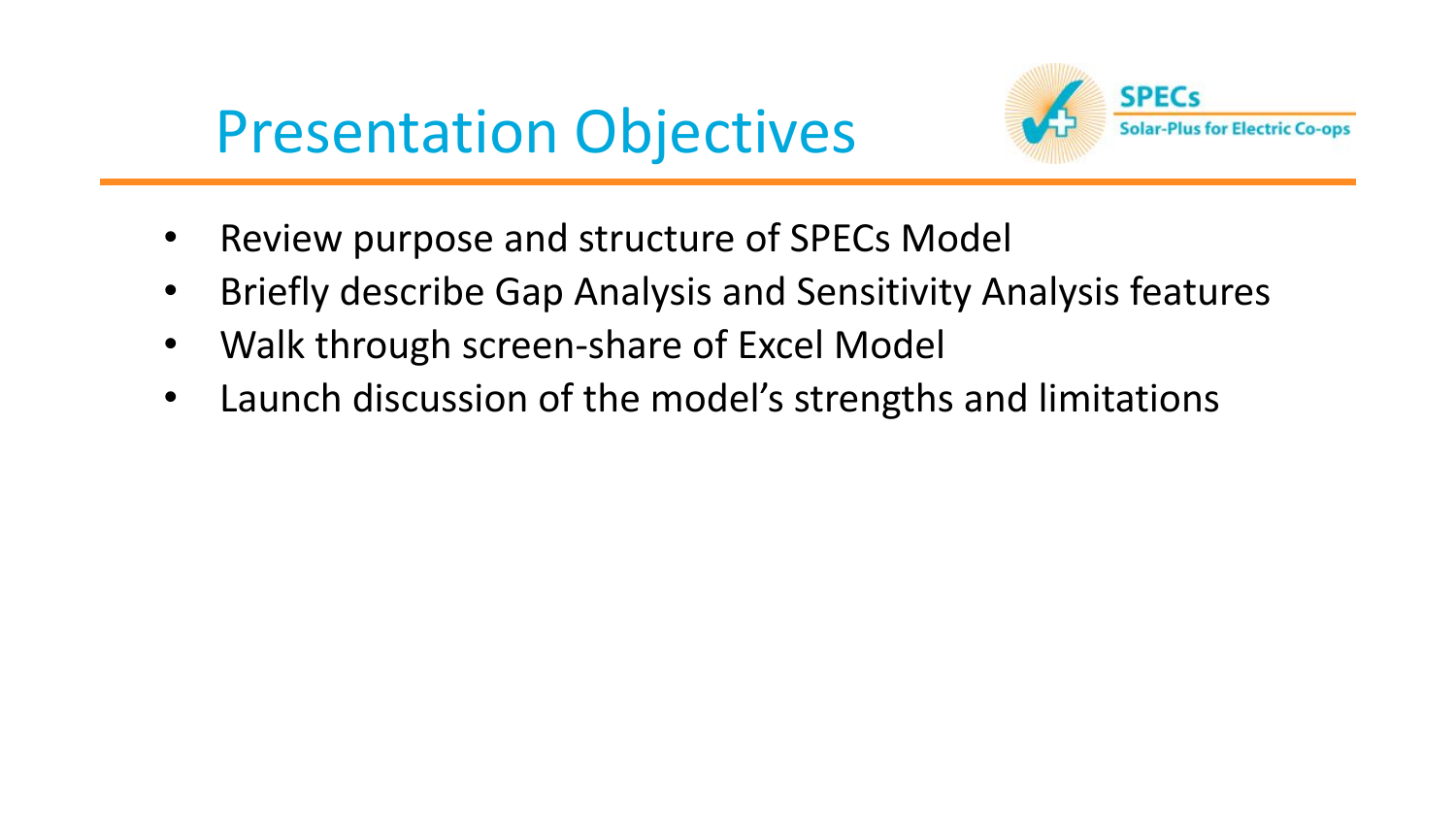



The SPECs Early-Stage Decision (ESD) Model is an Excel-based tool, designed to help electric co-ops:

- Explore value streams for a potential solar-plus-storage project
- Educate co-op decision-makers about project benefits/costs
- Provide output that could be included in a solar-plus RFP
- Support a "sanity check" and discussion of RFP responses

The ESD Model explores combinations of 4 value streams in 8 generic use cases, as well as modification of use cases through **gap analysis** and **sensitivity analysis**.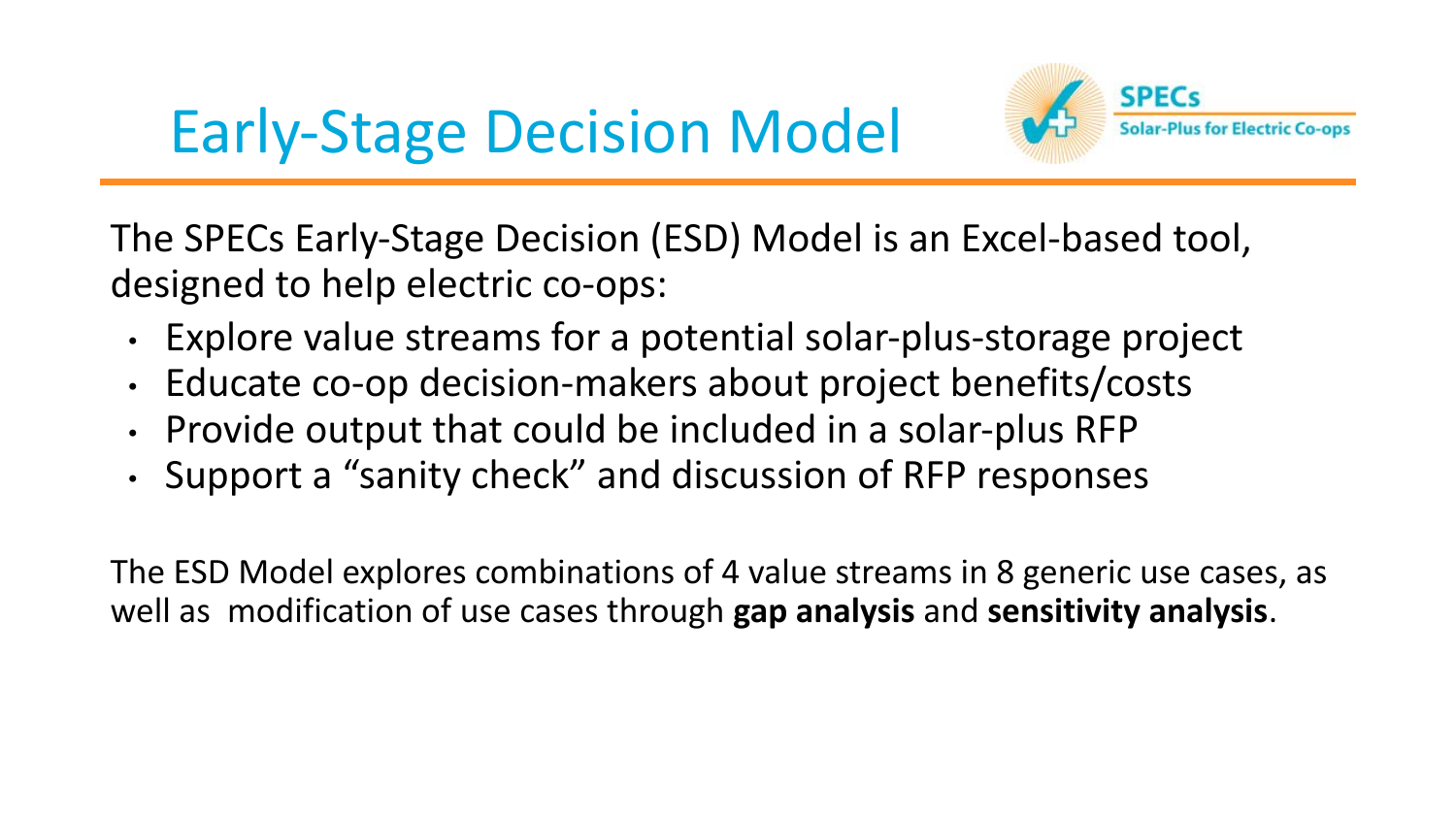#### Model Use



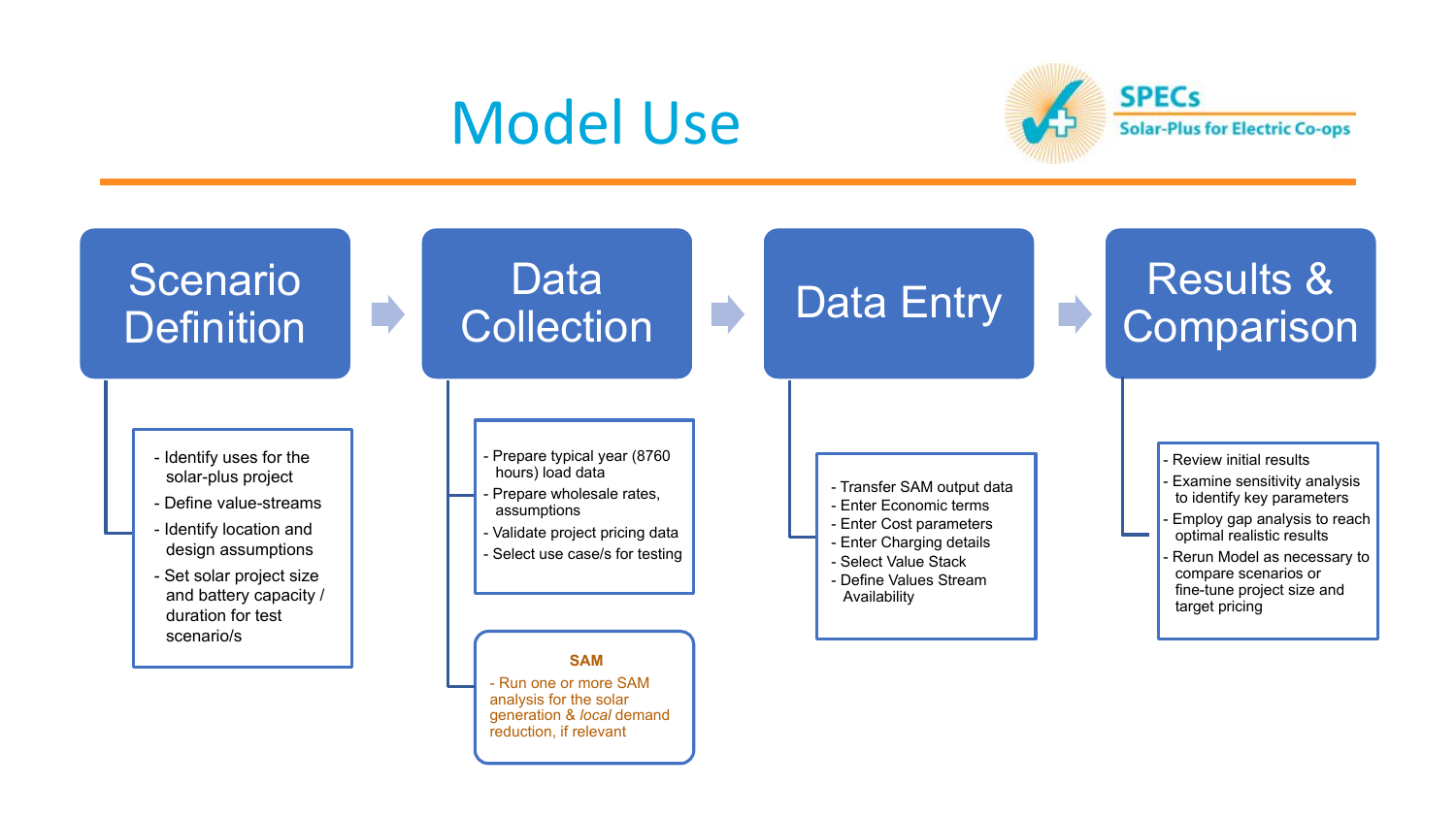# Model Logic



Model follows a prescriptive methodology

- It is not optimization or iterative
- Each model input and selection will directly change the outputs
- Designed with transparency and the ability for advanced users to edit